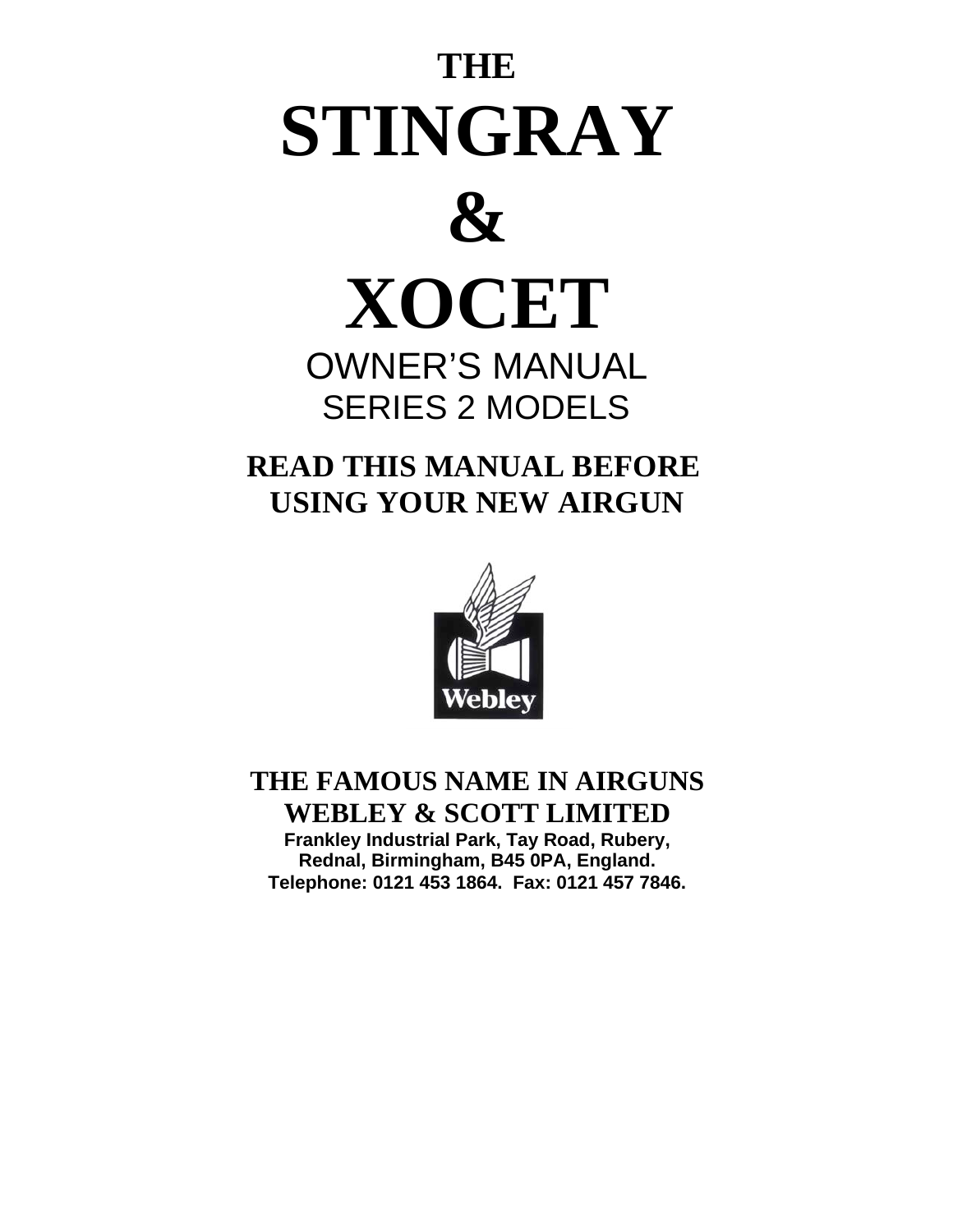## *Guarantee*

The Webley Stingray and Xocet are fully guaranteed against faulty workmanship and defective materials for a period of three years from the original date of purchase provided it has not being misused or tampered with in any way. Should you experience problems with your rifle please consult the dealer from whom it was purchased. This guarantee does not affect your statutory rights.

## **THE LAW**

## **KNOW THE LAW ON AIRGUNS AND OBEY IT. ACT RESPONSIBLY, ACT SAFELY, THEN ENJOY YOUR SHOOTING!**

## **WARNING!**

Serious damage may occur to yourself or your rifle if the barrel is allowed to snap shut under the influence of the mainspring. Please ensure that your finger is well away from the trigger when cocking the rifle.

Removal of the main spring must be carried out by a qualified repairer. Read the instructions carefully before attempting this procedure to avoid injury.

## **RUNNING-IN**

During the running-in period, after the first few hundred rounds, check the tightness of the stock fixing screws, and periodically thereafter. Failure to keep the stock screws tight can result in broken screws. The correct tightening torque is 2lb. ft. (0.28 Kg m). Use WEBLUBE for lubrication of air rifles, as directed in this manual.

## *OUR POLICY IS ONE OF CONTINUAL IMPROVEMENT. WE RESERVE THE RIGHT TO MODIFY THE SPECIFICATIONS OF THESE PRODUCTS WITHOUT PRIOR NOTICE.*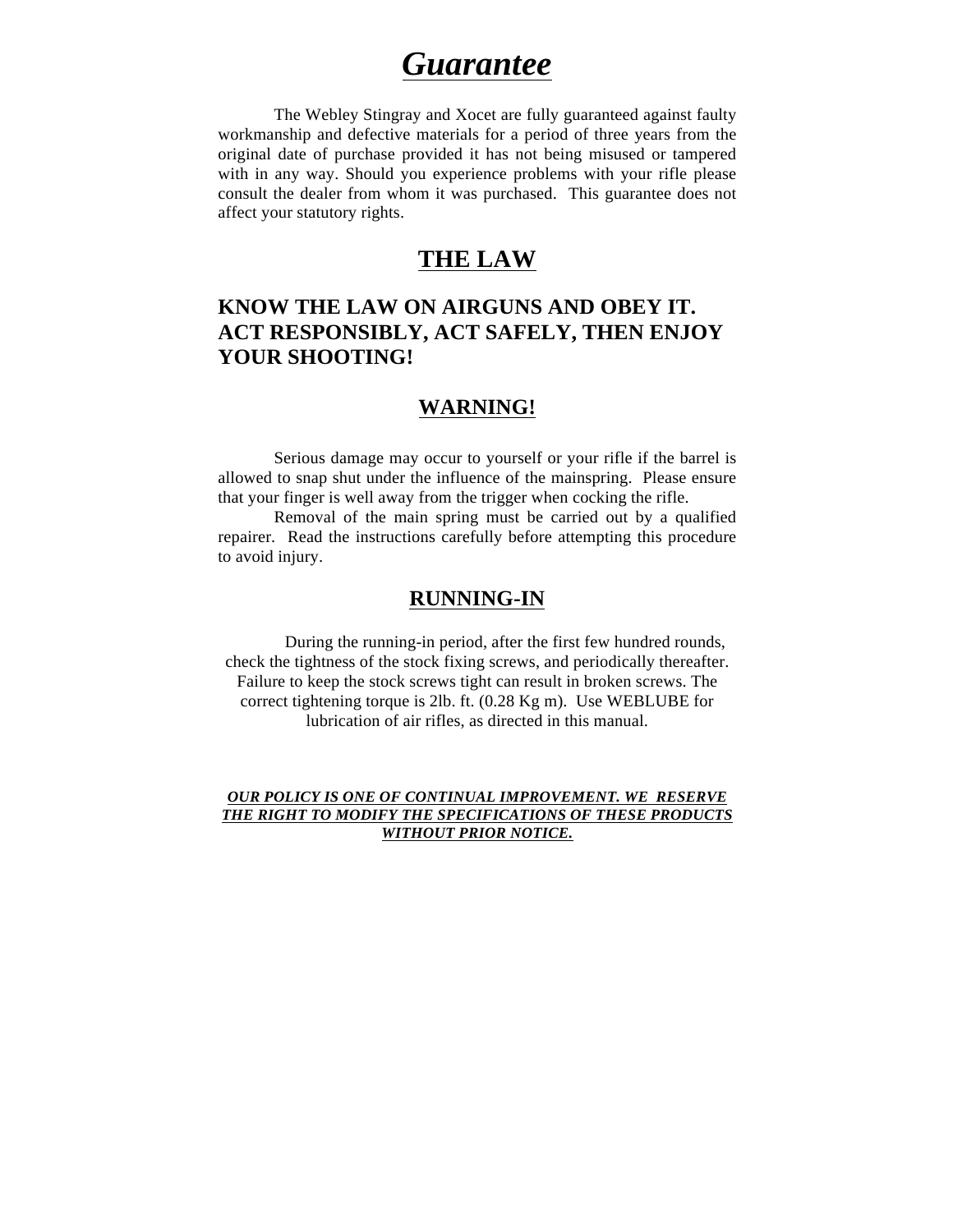## *USE, CARE AND MAINTENANCE OF THE WEBLEY STINGRAY & XOCET AIR RIFLES.*

## **SPECIFICATION.**

The Stingray and Xocet are spring operated, single shot, break-action air rifles fitted with precision rifled barrels, primarily suited to waisted lead pellets. The use of steel darts is not recommended.

The rifles are available in .177 (4.5 mm) and .22 (5.5 mm) calibre's.

### **The rifles share many special design features, which include:**

- 1. An adjustable 2 stage trigger mechanism.
- 2. Adjustable forend jaws to ensure accurate barrel alignment is maintained.
- 3. A machine-cut dovetail is provided for the optional fitting of a scope.
- 4. A mainspring damper which eliminates spring vibration
- 5. Custom style ambidextrous beech stocks incorporating double cheekpiece and rubber recoil pad.
- 5. Open sights with micro -click adjustable rearsights are fitted which may be easily removed where an optional telescopic sight is fitted.
- 6. All Stingray models are fitted with a manual safe
- 8. Optional silencers are available to fit all models.

|                                                                          | <b>STANDARD</b>          | <b>CARBINE</b>        |  |  |  |  |
|--------------------------------------------------------------------------|--------------------------|-----------------------|--|--|--|--|
| <b>NOMINAL WEIGHTS:</b><br>STINGRAY (open sights fitted)                 | 8.2lbs (3.7kgs)          | $7.7$ lbs $(3.5$ kgs) |  |  |  |  |
| XOCET (open sights fitted)<br>$(3.1\text{kg})$                           | $7.3$ lbs $(3.3$ kgs $)$ | $6.8$ lbs             |  |  |  |  |
| <b>OVERALL LENGTHS:</b><br><b>STINGRAY</b>                               | 44.3ins. (112.5cm)       | 38.2ins. (97cm)       |  |  |  |  |
| <b>XOCET</b>                                                             | $41.1$ ins. $(104.4cm)$  | 35.0ins. (89cm)       |  |  |  |  |
| RIFLED BARREL LENGTHS - ALL MODELS:<br>Standard<br>17.5 inches (44.5 cm) |                          |                       |  |  |  |  |

Carbine 11.4 inches (28.9 cm)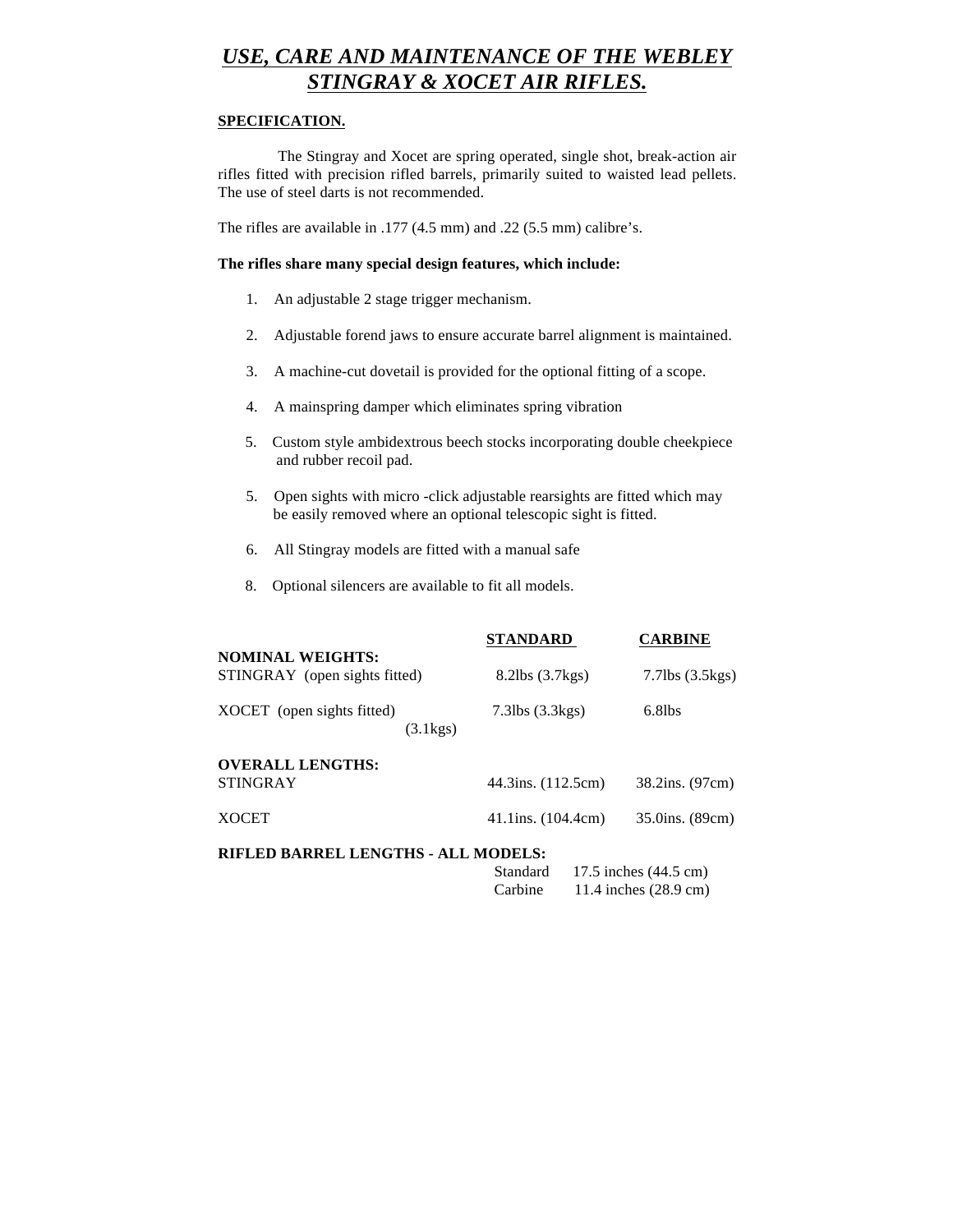Stingray and Xocet rifles are supplied fully assembled, packed in specially designed protective boxes, and are ready for immediate use once familiarization with the rifle and an appreciation of the basic safety rules has been completed.

## **THE BASIC SAFETY RULES ARE:**

- 1. Treat every rifle as if it is loaded.
- 2. Never point a rifle at anyone, or allow anyone to point a rifle at you, even if you know it is not loaded.
- 3. Always carry a rifle so the direction of the muzzle is under control, even if you stumble.
- 4. Always be sure of your target and what lies behind it before discharging your rifle.
- 5. Never leave a loaded rifle unattended.
- 6. Beware of targets that tend to cause ricochets.

## **OPERATING INSTRUCTIONS.**

- 1. With the open hand, sharply tap the muzzle end of the barrel down to open the spring lock. Then using the barrel as a lever, cock the rifle as far as it will go; the trigger sear will be heard to engage with a click.
- **N.B.** Keep the forefinger of the supporting hand clear of the trigger whilst cocking the rifle. Also, never allow the barrel to spring back before the sear is engaged nor pull the trigger until the barrel is returned to the closed position.
- 2. Insert a pellet into the breech of the barrel (fig. 1) and push the pellet with the finger or thumb only until flush with the end. Close the barrel; the spring lock will automatically engage.

 Stingray only - If required, engage the safe by pulling it rearwards as far as it will go. The designed travel of the safe is  $3/16''$  (4.8 mm).

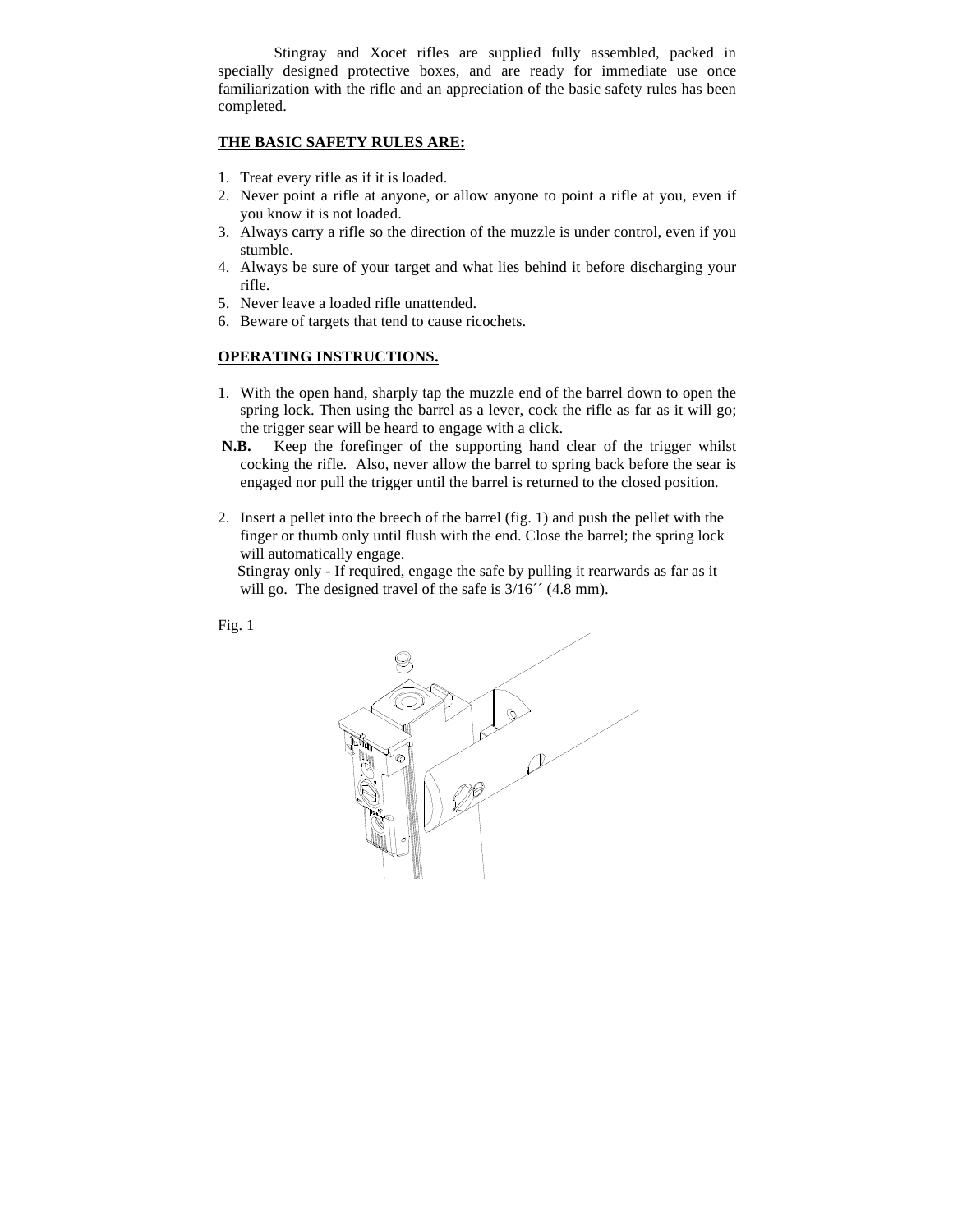3. When preparing to fire, point the gun towards the target and take a comfortable stance. Stingray only - If the safe has been applied, push it forward with the right thumb to disengage. Squeeze the trigger when ready to fire

## **ROUTINE CARE.**

- 1. Do not fire the rifle without a pellet in the barrel. The only time you have to do this is when adjusting the trigger pull.
- 2. Do not leave the rifle cocked or loaded when not in use. Leaving it cocked will reduce the life of the mainspring.
- 3. After use, wipe the rifle with an oily rag to prevent corrosion. Use Weblube gun oil.
- 4. Occasionally apply three or four drops of Weblube gun oil to: a) Barrel pivot (2648).
	- b) Loading lever axis pin (1266).
	- c) Piston slots and skirt. Access is through the loading lever slots in the stock and body tube assembly.
	- d) Piston seal. Access is through the air feed hole in the breech face.

**IMPORTANT. SERIOUS DAMAGE TO THE PISTON SEAL MAY RESULT IF IT IS EXCESSIVELY LUBRICATED.**

e) Barrel locking plunger (2989)(fig.2).

Fig. 2 (The stock does not need to be removed to undertake this operation).

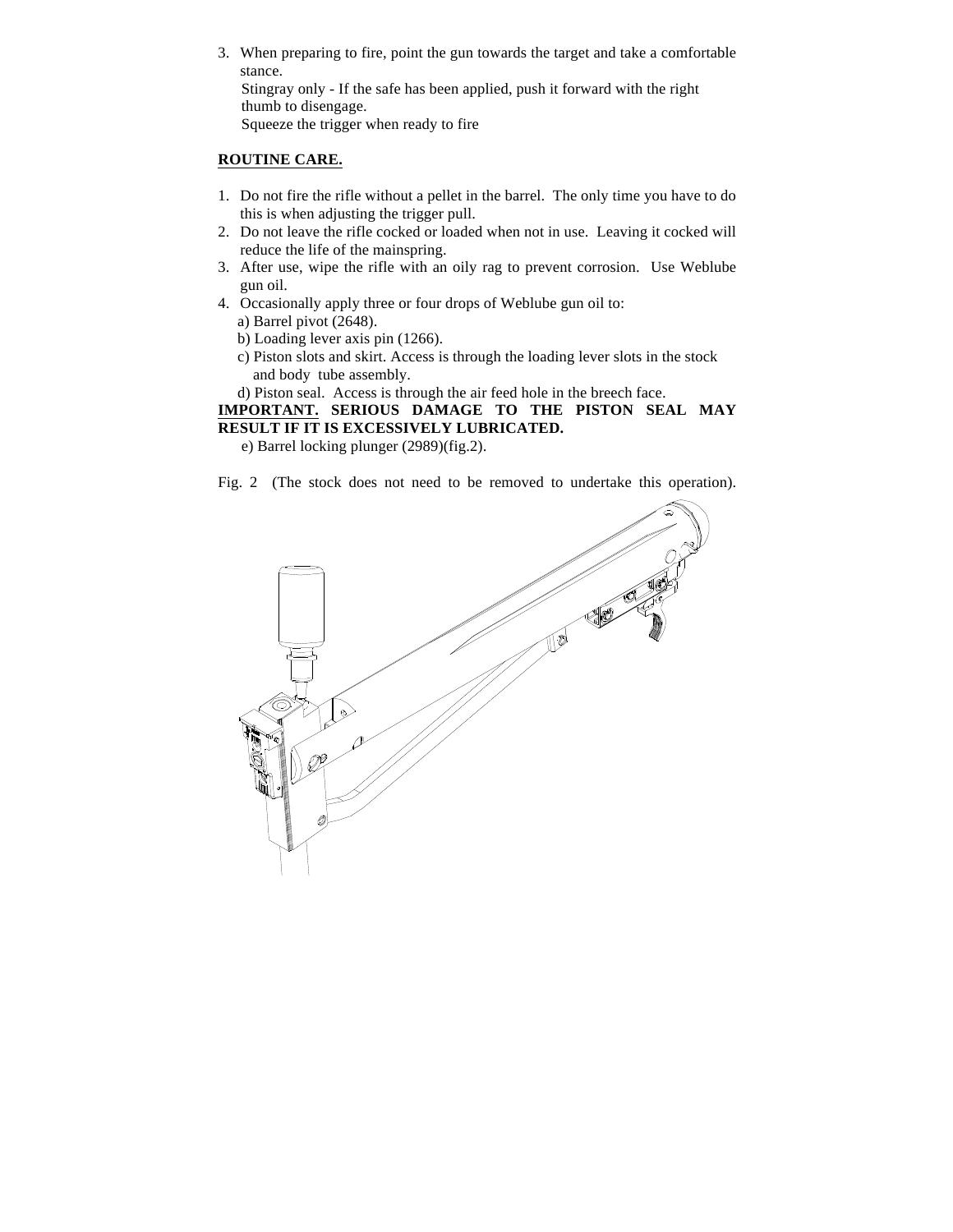f) Sear and trigger fulcrum pins (2412 & 2100) - very occasionally when stock is removed.



## **TRIGGER ADJUSTMENT.**

 There are two means of adjustment to the trigger pull. The first adjustment alters the length of the first stage and is achieved by turning the screw running through the trigger blade (3417). Turning the screw clockwise makes the first stage travel shorter (fig. 4).

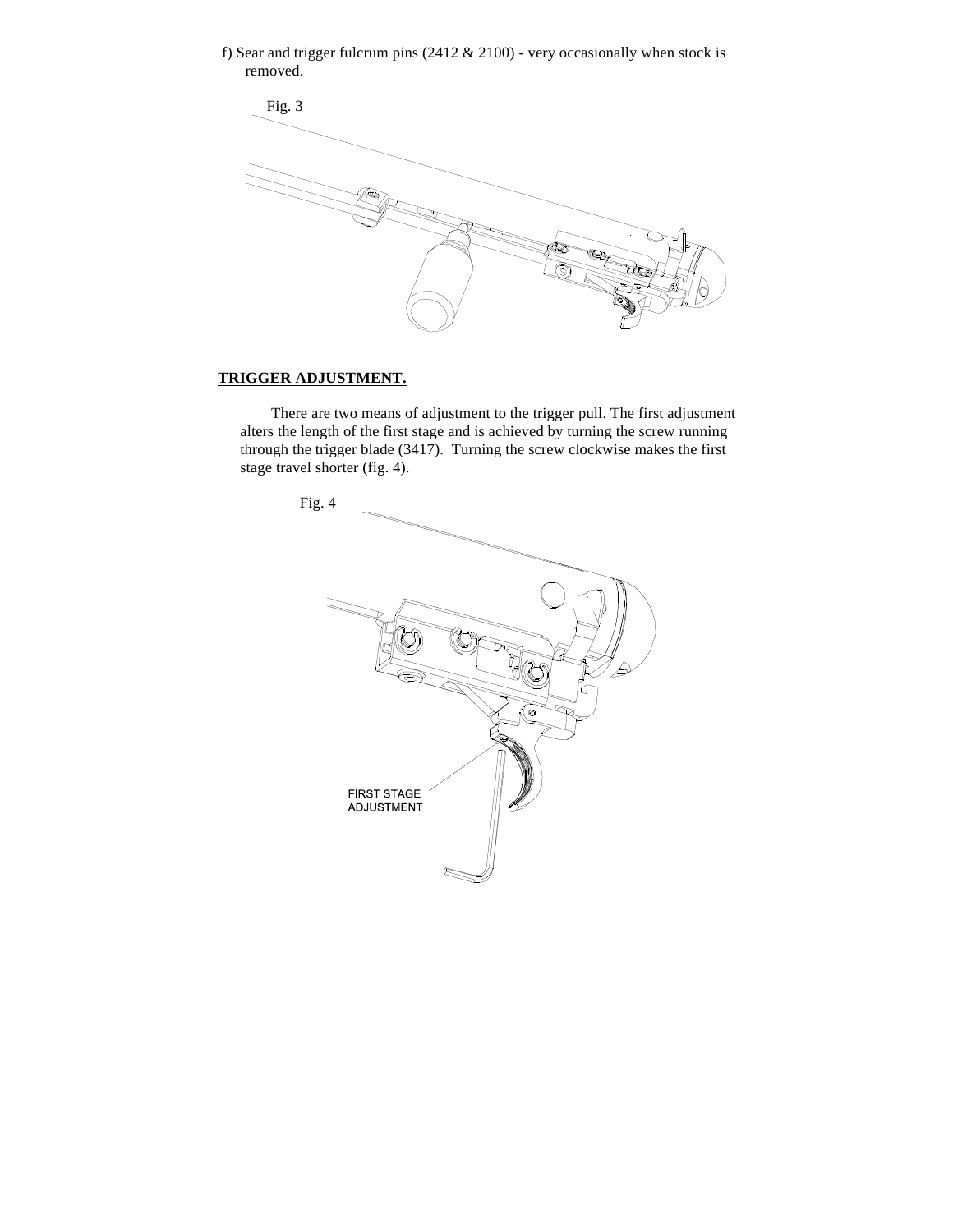The second adjustment is to the pull weight and is achieved by varying the compression of the trigger spring (2289). The range of adjustment is approximately 3 to 5 lb. (1.36 to 2.27 kg). The adjusting screw is located on top of the body tube, (fig. 5) and is flush at the lowest pull weight setting. The corresponding movement of the screw is 1/4´´ (6.35 mm).

Using a suitable Allen key, turn clockwise to increase the trigger pull and anti-clockwise to lighten the trigger pull. Do not unscrew above the top of the body end plug, otherwise contact with the spring will be lost. Conversely, do not over-tighten, causing the spring to be compressed solid and thus preventing movement of the trigger.

Always remember to check that the safe is disengaged (Stingray only) when checking the trigger pull and to point the rifle towards the ground, even without a pellet in the barrel.

Fig.5



The length of second stage pull cannot be altered.

## **REMOVING OR FITTING THE OPEN FORESIGHT ASSEMBLY.**

## **STINGRAY**

When required, the foresight can be removed or replaced as a complete sub-assembly. The correct tightening torque for the foresight fixing screw (2929) is 2lbs. ft. (0.28 Kg m).

 A muzzle blanking screw is provided to seal the tapped hole in the muzzle should the rifle be used with the foresight removed.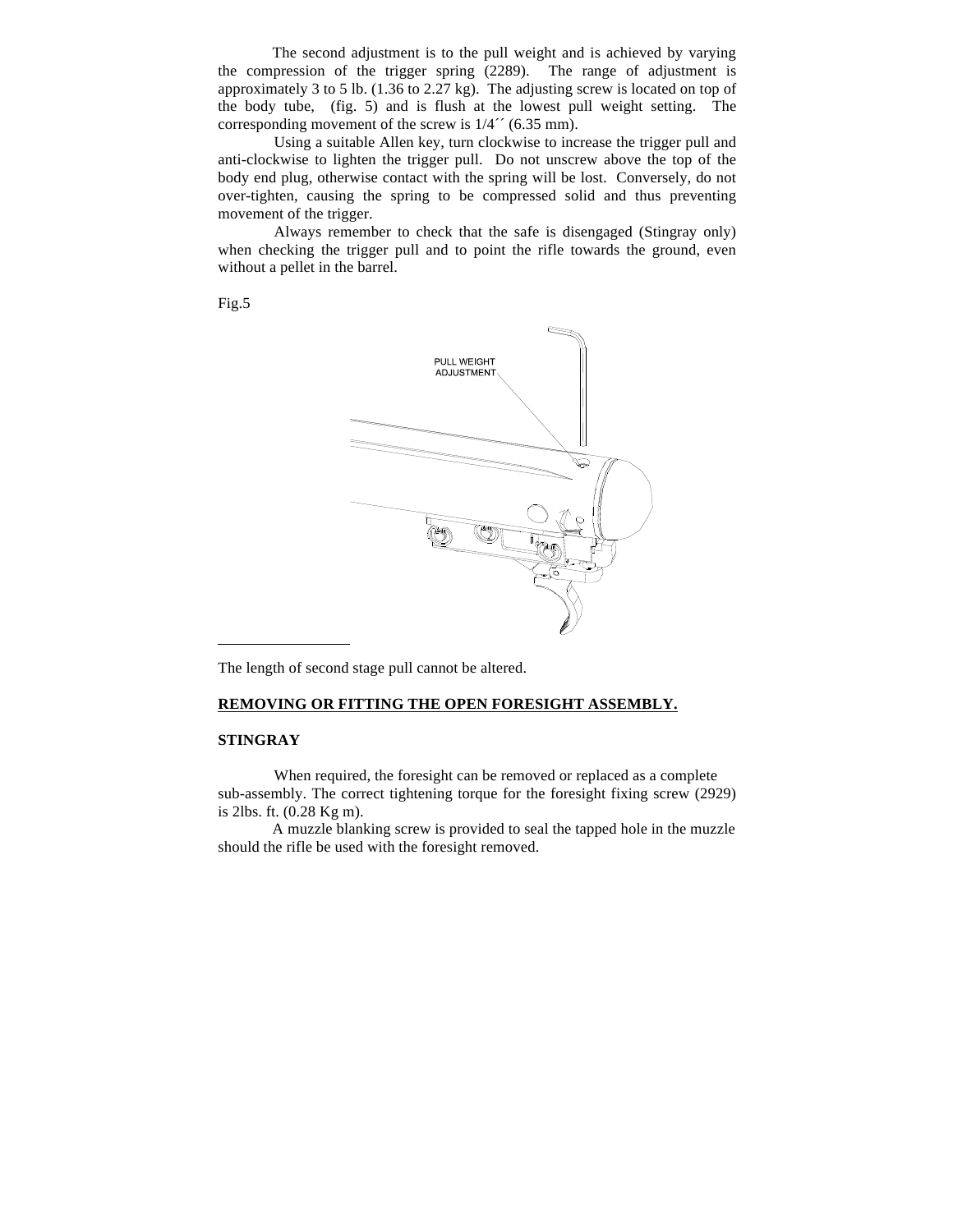## **XOCET**

 The foresight assembly is secured by a 2 B.A. socket set screw (2852). Take note that the screw lies at an angle of 30° from the perpendicular when inserting the key. Use a suitable Allen key; the correct tightening torque is 2lbs.ft (0.28 kg m). As a guide to the correct tightening torque, the key will spring through an angle of about 10° to 15°. When refitting or replacing a foresight, make sure that the blade is perfectly perpendicular before tightening the fixing screw, otherwise difficulty will be experienced in re-zeroing the sights.

## **REMOVING OR FITTING THE OPEN REARSIGHT ASSEMBLY.**

## **STINGRAY**

When required, the rearsight can be removed or replaced as a complete sub-assembly (2719). The assembly is secured by two 4 BA caphead screws (1558). Access to the fixing screws and their lockwashers is through the 2 holes in the leaf (2668). Use the correct Allen key provided (fig.6). The correct tightening torque is 2lbs.ft. (0.28 Kg m).

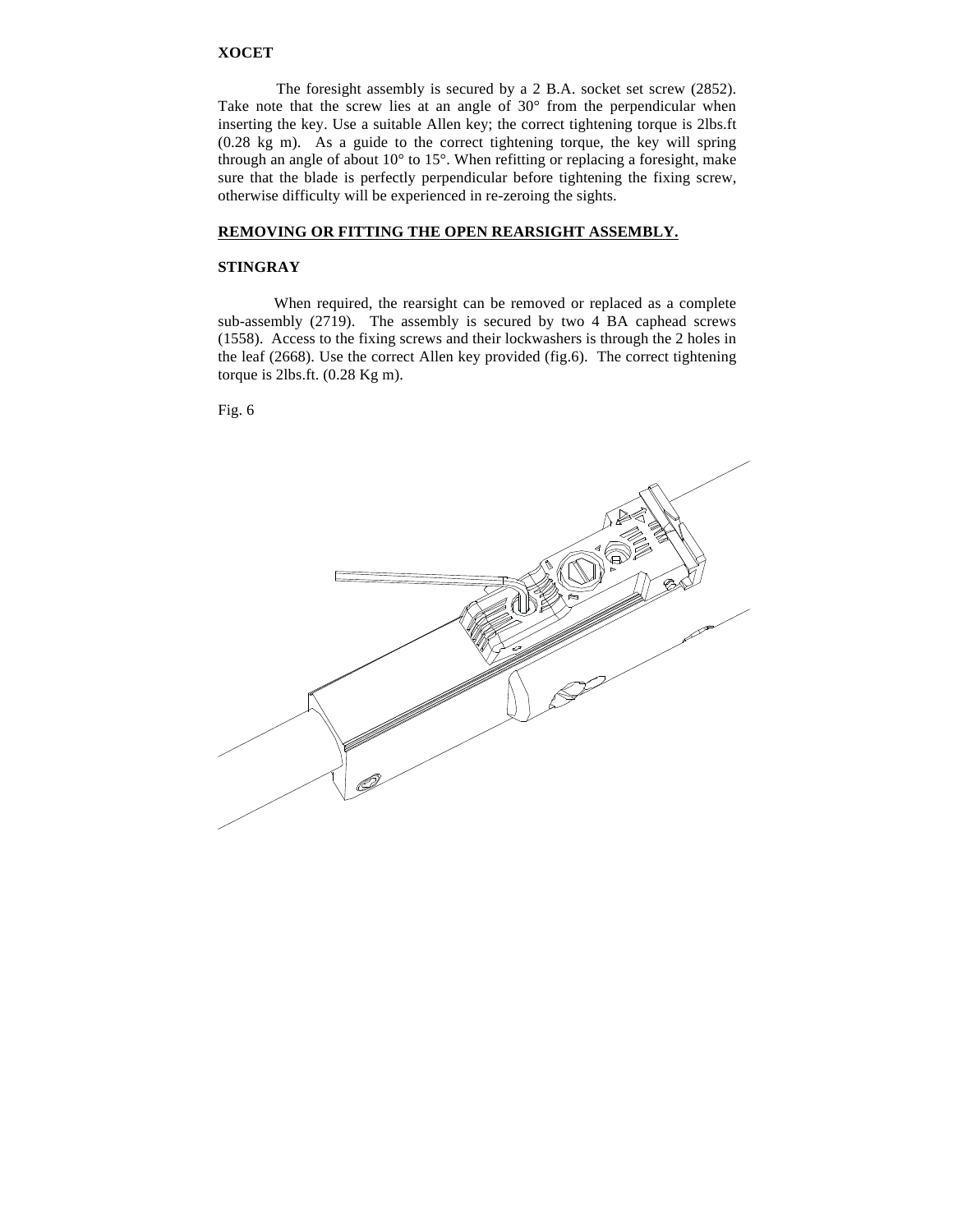## **PARTS LIST FOR THE SERIES 2 WEBLEY STINGRAY AND SERIES 2 WEBLEY XOCET AIR RIFLES. REFER TO THE PARTS DIAGRAM OVERLEAF.**

| <b>PART</b> | <b>DESCRIPTION</b>                                  | No.            | <b>PART</b> | <b>DESCRIPTION</b>                         | No.            |
|-------------|-----------------------------------------------------|----------------|-------------|--------------------------------------------|----------------|
| No.         |                                                     | <b>OFF</b>     | No.         |                                            | <b>OFF</b>     |
| 1266        | LOADING LEVER AXIS PIN                              | $\mathbf{1}$   | 2823        | FORESIGHT - XOCET                          | $\mathbf{1}$   |
| 1277        | STOCK FIXING SCREW FRONT                            | $\overline{2}$ | 2834        | MAINSPRING DAMPER                          | 1              |
| 1279        | <b>FULCRUM PIN CIRCLIP</b>                          | 3              | 2849        | REARSIGHT COMPLETE - XOCET                 | 1              |
| 1488        | TRIGGER ADJUSTING SCREW                             | $\mathbf{1}$   | 2850        | REARSIGHT VERTICAL ADJUSTMENT NUT - XOCET  | $\mathbf{1}$   |
| 1558        | REARSIGHT BASE FIXING SCREW - STINGRAY              | $\overline{2}$ | 2851        | REARSIGHT FIXING SCREW - XOCET             | 1              |
| 1559        | REARSIGHT BASE FIXING LOCKWASHER - STINGRAY         | $\overline{2}$ | 2852        | FORESIGHT FIXING SCREW - XOCET             | $\mathbf{1}$   |
| 1589        | REARSIGHT BASE - STINGRAY                           | $\mathbf{1}$   | 2854        | REARSIGHT VERTICAL ADJUSTMENT STUD - XOCET | 1              |
| 1599        | REARSIGHT LEAF SPRING - STINGRAY                    | $\mathbf{1}$   | 2860        | MAINSPRING .22                             | 1              |
| 1603        | REARSIGHT LEAF FULCRUM PIN - STINGRAY               | $\mathbf{1}$   | 2869        | BARREL LOCKING PLUNGER STOP &              |                |
| 2100        | TRIGGER PIVOT ROLL PIN                              | $\mathbf{1}$   |             | COCKING KEY INNER PIN                      | $\overline{2}$ |
| 2224        | MUZZLE CAP RETAINING "O" RING - STINGRAY            | $\mathbf{1}$   | 2929        | FORESIGHT FIXING SCREW - STINGRAY          | 1              |
| 2277        | SEAR SPRING - STINGRAY                              | $\mathbf{1}$   | 2989        | BARREL LOCKING PLUNGER                     | $\mathbf{1}$   |
| 2289        | TRIGGER ADJUSTING SPRING                            | $\mathbf{1}$   | 2990        | BARREL LOCKING PLUNGER SPRING              | 1              |
| 2310        | FORESIGHT HOOD                                      | $\mathbf{1}$   | 2991        | FORESIGHT - STINGRAY                       | $\mathbf{1}$   |
| 2356        | SAFE SLIDE - STINGRAY                               | $\mathbf{1}$   | 3144        | <b>PISTON SEAL</b>                         | 1              |
| 2363        | MAINSPRING .177                                     | $\mathbf{1}$   | 3323        | <b>TRIGGER BLADE</b>                       | 1              |
| 2365        | BODY END PLUG PIN                                   | $\mathbf{1}$   | 3324        | TRIGGER SEAR                               | $\mathbf{1}$   |
| 2368        | TRIGGER GUARD SCREW REAR                            | $\mathbf{1}$   | 3338        | <b>BODY END PLUG</b>                       | 1              |
| 2412        | <b>FULCRUM PIN</b>                                  | 3              | 3354        | <b>BARREL LOCATION PIN</b>                 | 1              |
| 2425        | <b>SEAR</b>                                         | $\mathbf{1}$   | 3412        | MUZZLE TUBE END CAP - STINGRAY             | $\mathbf{1}$   |
| 2541        | SEAR SPRING - XOCET                                 | $\mathbf{1}$   | 3413        | BEECH STOCK - XOCET                        | 1              |
| 2620        | <b>TRIGGER GUARD</b>                                | $\mathbf{1}$   | 3414        | <b>BEECH STOCK - STINGRAY</b>              | $\mathbf{1}$   |
| 2643        | REARSIGHT HOR. ADJ. SCREW - STINGRAY                | $\mathbf{1}$   | 3416        | FIRST STAGE TRIGGER SPRING                 | 1              |
| 2644        | REARSIGHT VERTICAL SCREW INSERT - STINGRAY          | $\mathbf{1}$   | 3417        | FIRST STAGE ADJUSTMENT SCREW               | 1              |
| 2645        | REARSIGHT VERTICAL SCREW - STINGRAY                 | $\mathbf{1}$   | 3428        | TRIGGER ASSEMBLY COMPRISING 2100,3323,     |                |
| 2648        | <b>BARREL PIVOT SCREW</b>                           | $\mathbf{1}$   |             | 3324, 3416, 3417 & 3457                    | 1              |
| 2649        | <b>BARREL HOUSING SPACER</b>                        | $\mathbf{1}$   | 3457        | TRIGGER ADJUSTMENT STOP NYLON              | 1              |
| 2655        | BARREL PIVOT LOCKING SCREW                          | $\mathbf{1}$   | 3503        | LOADING LEVER                              | 1              |
| 2656        | BARREL HOUSING DISC WASHER                          | $\mathbf{1}$   | 3507        | <b>COCKING KEY</b>                         | 1              |
| 2657        | <b>BREECH SEAL</b>                                  | $\mathbf{1}$   | 3553        | <b>PISTON</b>                              | $\mathbf{1}$   |
| 2668        | REARSIGHT LEAF - STINGRAY                           | 1              | 3557        | .177 BARREL ASSEMBLY - STINGRAY            | 1              |
| 2669        | REARSIGHT BLADE - STINGRAY                          | 1              | 3558        | 22 BARREL ASSEMBLY - STINGRAY              | 1              |
| 2670        | REARSIGHT HORIZONTAL CLICK PLUNGER - STINGRAY       | $\mathbf{1}$   | 3559        | .25 BARREL ASSEMBLY - STINGRAY             | $\mathbf{1}$   |
| 2671        | REARSIGHT HOR. CLICK PLUNGER SPRING - STINGRAY      | $\mathbf{1}$   | 3560        | 177 CARBINE BARREL ASSEMBLY - STINGRAY     | 1              |
| 2675        | REARSIGHT HOR. ADJ. SCREW CIRCLIP - STINGRAY        | 1              | 3561        | 22 CARBINE BARREL ASSEMBLY - STINGRAY      | 1              |
| 2676        | TRIGGER GUARD SCREW FRONT                           | $\mathbf{1}$   | 3562        | 25 CARBINE BARREL ASSEMBLY - STINGRAY      | $\mathbf{1}$   |
| 2678        | WINDAGE SCREW TENSIONING WASHER - STINGRAY          | 1              | 3563        | .177 BARREL ASSEMBLY - XOCET               | 1              |
| 2714        | <b>BARREL PIVOT WASHER</b>                          | $\mathbf{1}$   | 3564        | 22 BARREL ASSEMBLY - XOCET                 | 1              |
| 2719        | REARSIGHT COMPLETE - STINGRAY - COMPRISING          |                | 3565        | 177 CARBINE BARREL ASSEMBLY - XOCET        | 1              |
|             | 1558 - 2 OFF, 1559 - 2 OFF, 1589, 1599, 1603, 2643, |                | 3566        | 22 CARBINE BARREL ASSEMBLY - XOCET         | 1              |
|             | 2644, 2645, 2668, 2669, 2670, 2671, 2675 & 2678     | $\mathbf{1}$   | 3570        | LOADING LEVER ASSEMBLY COMPRISING          |                |
| 2816        | COCKING KEY PIN OUTER                               | 1              |             | 2816, 2869, 3503 & 3507                    | 1              |
|             |                                                     |                |             |                                            |                |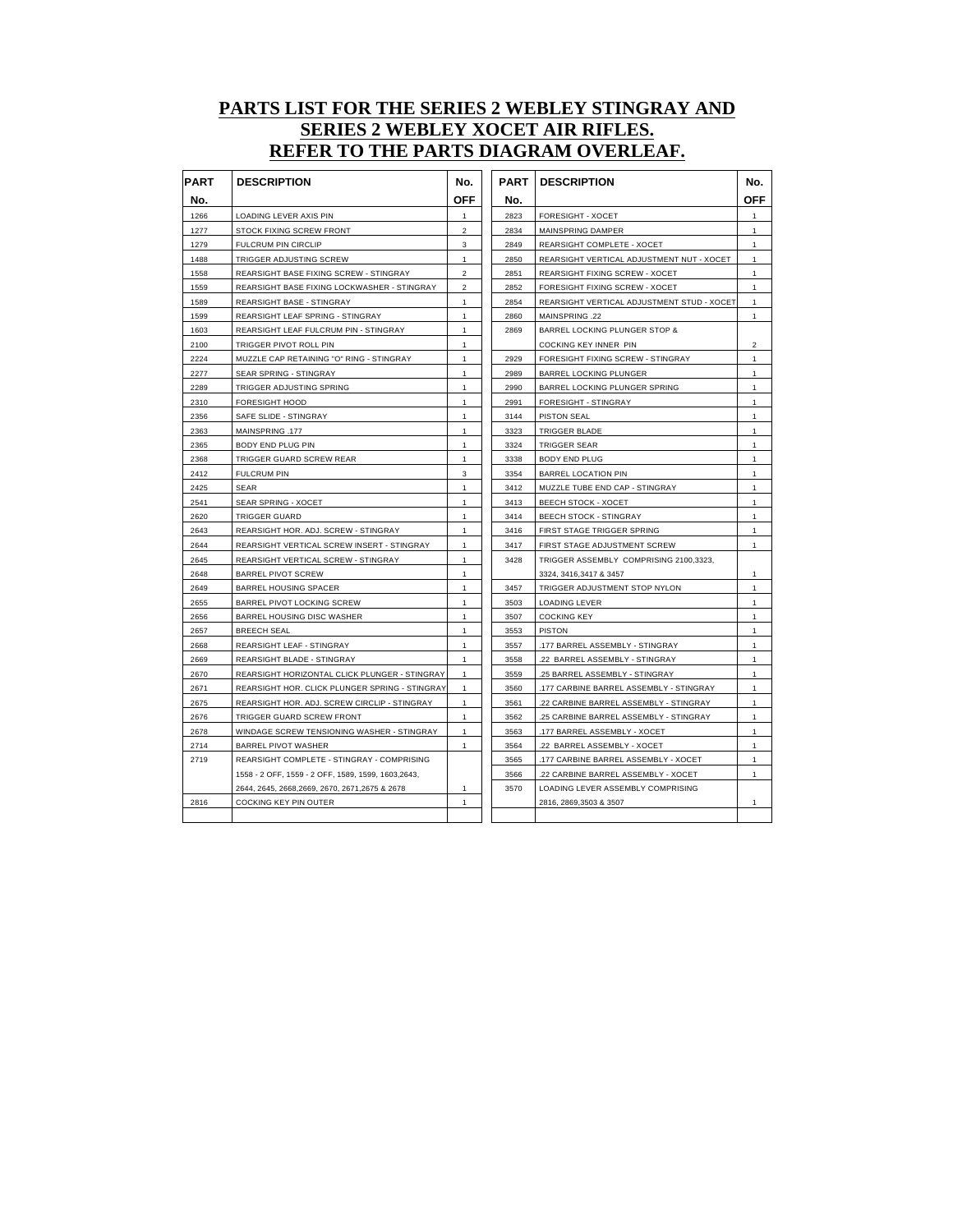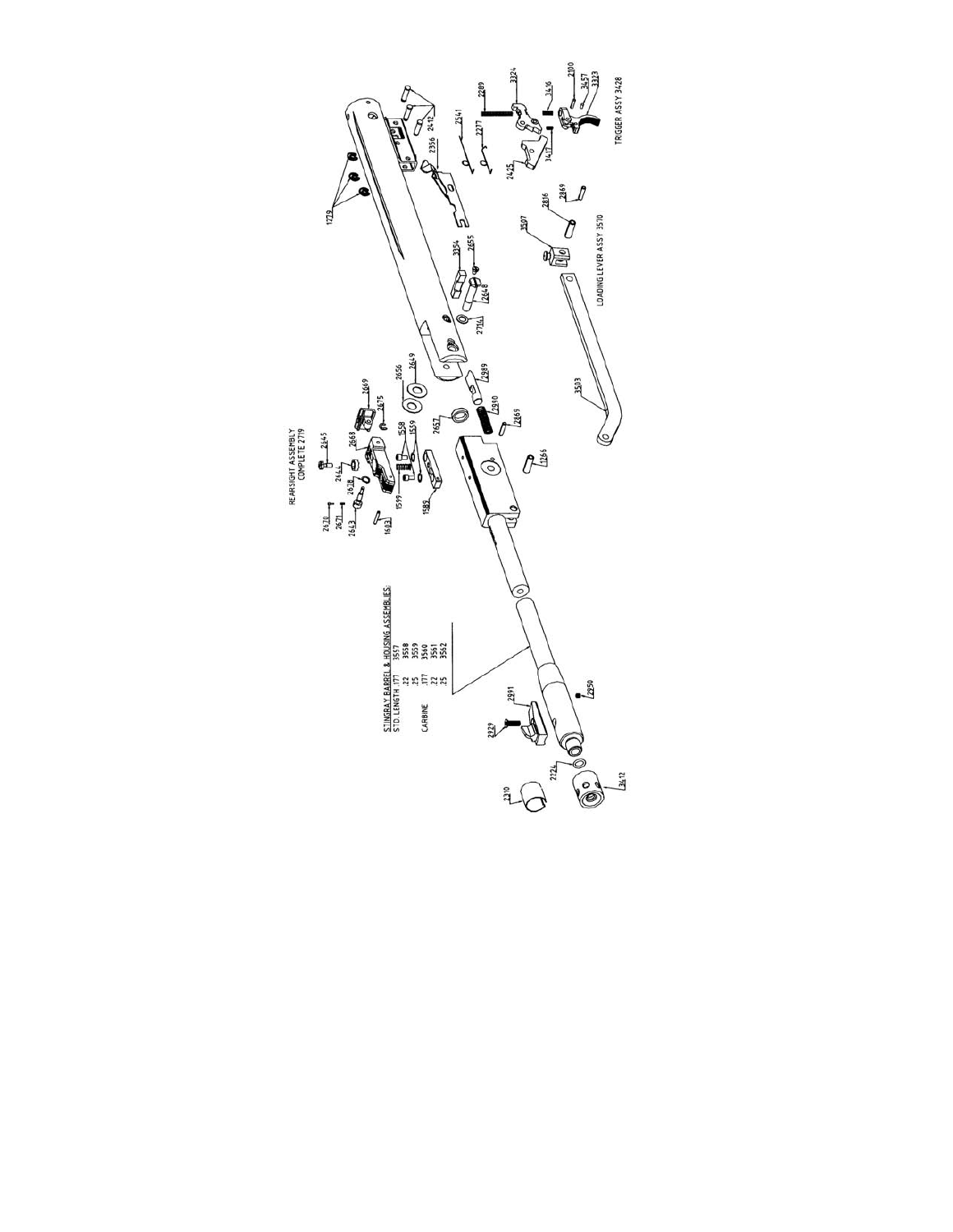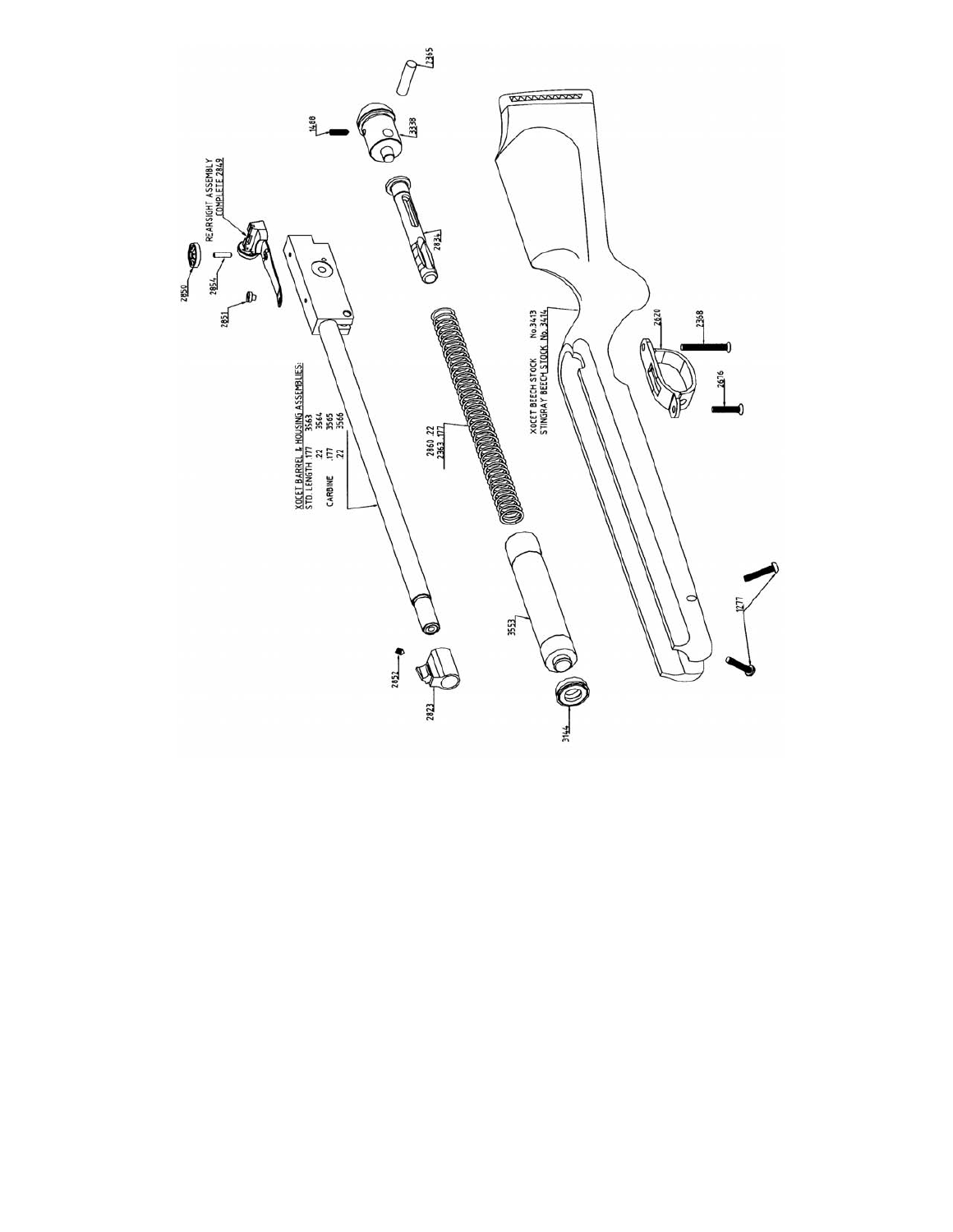## **WEBLEY STINGRAY AND XOCET – OLD MODELS**

 Old model Webley Stingrays and Xocets are fitted with loading levers made from pressings and are not fitted with a cocking key. Series 2 rifles are fitted with a solid loading lever, part no. 3503.

 The following older parts cannot be replaced by Series 2 components. Please ensure you order the correct part for your particular model rifle.

|      | <b>PARTIDESCRIPTION</b>                 | No.        |
|------|-----------------------------------------|------------|
| No.  |                                         | <b>OFF</b> |
|      | 1267 LOADING LEVER STOP PIN             | 1          |
|      | 2366 LOADING LEVER                      | 1          |
| 3396 | .177 BARREL ASSEMBLY - STINGRAY         | 1          |
| 3418 | .22 BARREL ASSEMBLY - STINGRAY          | 1          |
| 3397 | .25 BARREL ASSEMBLY - STINGRAY          | 1          |
| 3421 | .177 CARBINE BARREL ASSEMBLY - STINGRAY | 1          |
| 3422 | l.22 CARBINE BARREL ASSEMBLY - STINGRAY | 1          |
| 3423 | .25 CARBINE BARREL ASSEMBLY - STINGRAY  | 1          |
| 3394 | .177 BARREL ASSEMBLY - XOCET            | 1          |
| 3395 | .22 BARREL ASSEMBLY - XOCET             | 1          |
| 3419 | .177 CARBINE BARREL ASSEMBLY - XOCET    | 1          |
| 3420 | .22 CARBINE BARREL ASSEMBLY - XOCET     | 1          |
|      |                                         |            |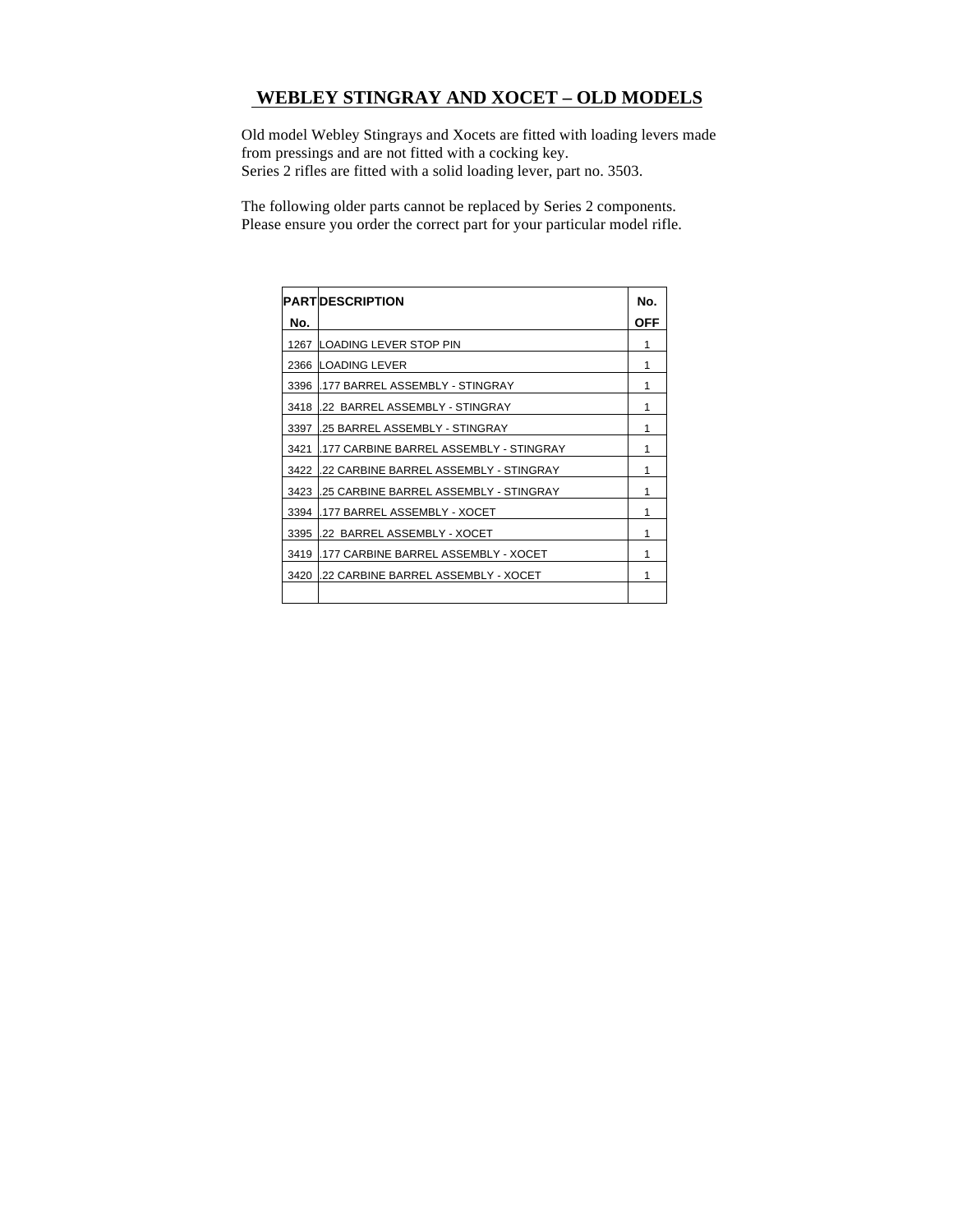### **XOCET**

When required, the rearsight can be removed or replaced as a complete sub assembly To remove, completely unscrew the vertical adjusting nut (2850), then unscrew the 4m.m slotted screw (2851). The vertical adjusting stud (2854) is bonded to the barrel housing and should not be removed.

## **ADJUSTING THE OPEN REARSIGHT (ZEROING).**

 Although the Stingray and Xocet are fitted with different types of open sights the method of zeroing the rifles is exactly the same.

 Always take the same point of aim during adjustment, regardless of the resultant point of impact. Shoot at least five pellets between adjustments, using the average of the group for reference.

## **Vertical adjustment.**

To correct a rifle shooting high, turn the rearsight vertical adjusting screw clockwise to lower the leaf. To correct a rifle shooting low turn the vertical adjusting anti-clockwise to raise the leaf.

## **Horizontal adjustment.**

 To correct a gun shooting to the right, turn the rearsight horizontal adjusting screw anti-clockwise to move the blade to the left. To correct a gun shooting to the left, turn the horizontal adjusting screw clockwise to move the blade to the right

## **TECHNICAL SERVICE INSTRUCTIONS.**

#### **Fitting a new breech seal.**

.

 Should the breech seal (2657) become damaged or worn, indicated by loss of velocity and air escaping at the breech, a new one should be fitted. To remove the old one, cock the rifle. Stingray models - apply the safe. Insert a sharp, pointed implement into the annular space occupied by the seal. Pierce the seal and flip it out, taking care not to damage or mark the breech face or the seal recess. (fig. 7)

 When fitting a new breech seal ensure that its housing is clean and free of any obstructions. The radiused end of the seal must face outwards so as to lie against the breech face of the action. Ensure that the seal is located in its recess as far as it will go all the way round and that the protrusion above the face is about 0.020" (0.5mm).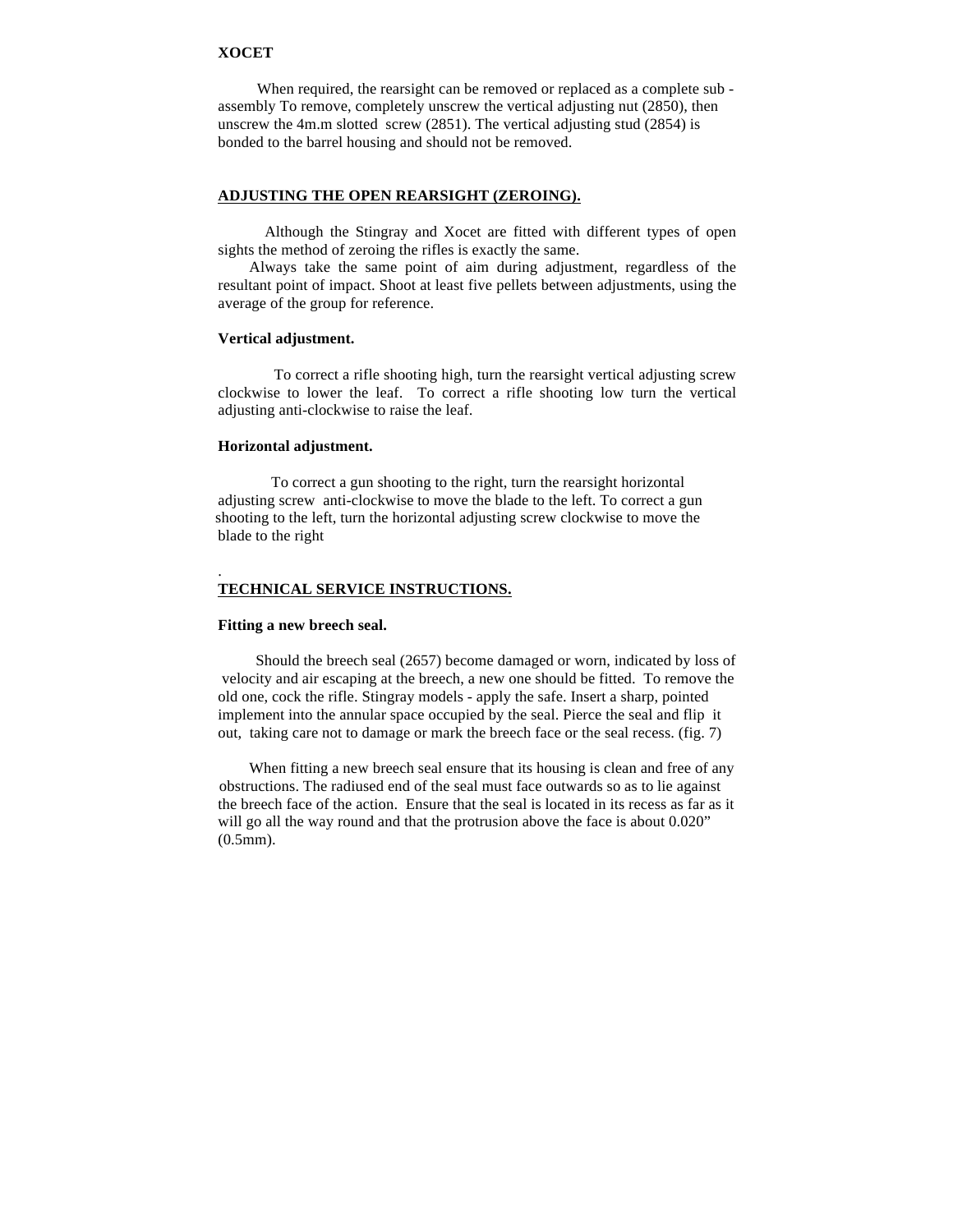

## **MAJOR OVERHAUL OR REPAIR.**

**(For a qualified repairer)**

## **Changing the Mainspring and Damper**

The need to change the mainspring will become necessary only after the rifle has been fired many thousands of times. The need to change will become indicated by a gradual loss of pellet velocity not attributable to any other cause, e.g. air leaks, mechanical damage, etc.

## **Removing the old mainspring**

First ensure that the rifle is not cocked, then dismantle in the following sequence1. Detach the stock assembly by removing the two stock fixing screws front

(1277), trigger guard screw front (2676), then the trigger guard screw rear (2368).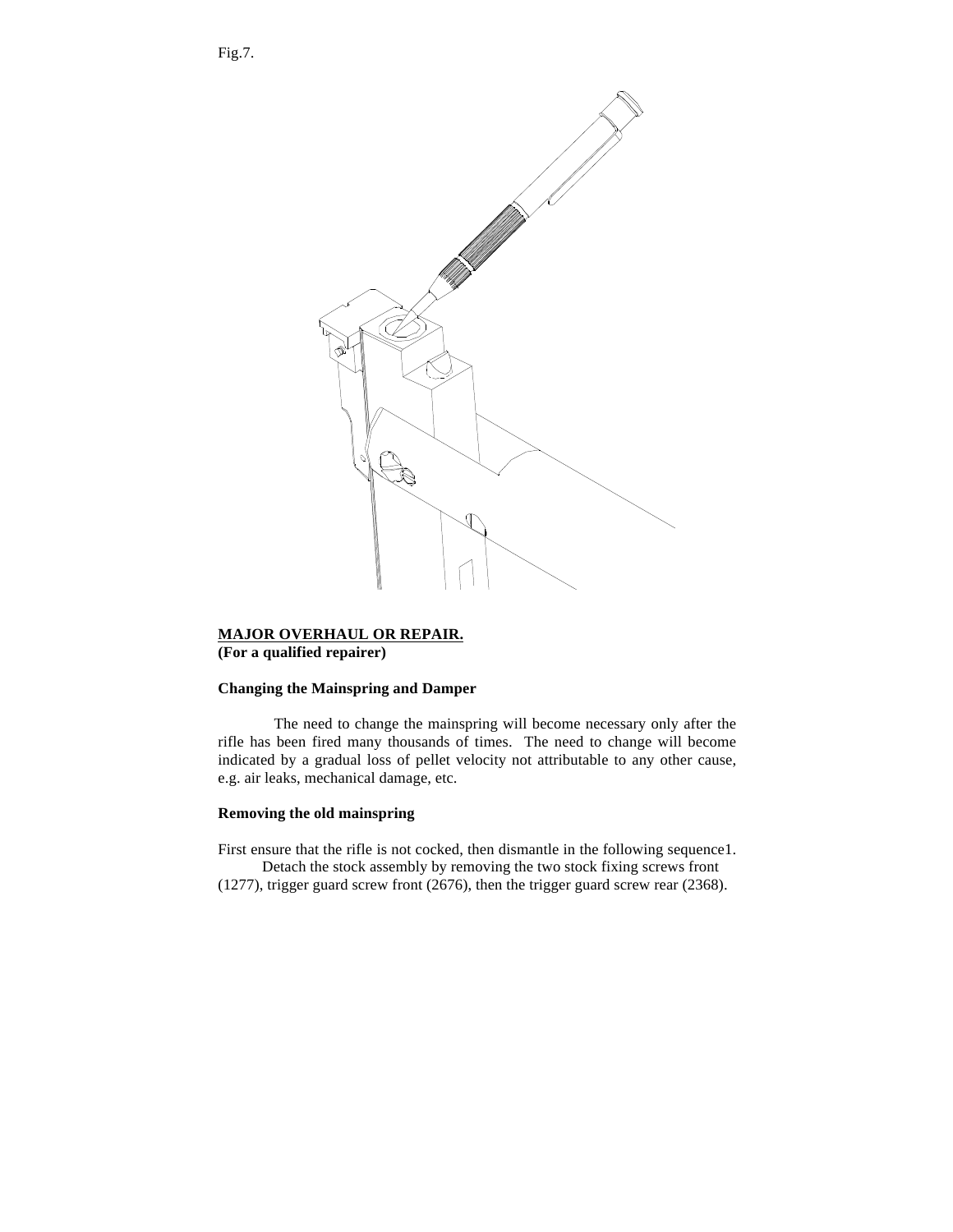2. Remove the circlip (1279) from the trigger fulcrum pin (2412), then remove the fulcrum pin and take out trigger assembly (3428). Pull out trigger adjusting spring (2289) located in the underside of the body end plug (3338).

 3. Hold the gun upright with the body end plug resting on a table or workbench, press firmly down against the residual spring pressure (this will be about 80lbs. (35kg) on a new gun), then tap out the body end plug pin (2365). Ease the pressure off, allowing the gun to rise against the spring pressure. The end plug complete with mainspring and damper can now be withdrawn.

4. Knock the damper (2834) out of the mainspring. If the mainspring shows signs of buckling, a new one, complete with new damper should be fitted.

 Lubricate the mainspring and damper with WEBLUBE, then insert the damper and push firmly home until its flange is flush with the end of the mainspring.

Reassemble in the reverse order.

 The preceeding paragraphs 1 - 4 relate to the necessary dismantling when replacing the mainspring and damper only. Should it become necessary to dismantle the rifle to carry out a major overhaul or to replace worn components, adopt the procedure stated in the following paragraphs.

### **Sear/trigger/safe mechanism - Stingray.**

 Having first removed the trigger and its adjusting spring as described in paragraph 2, remove the two remaining circlips and fulcrum pins, then slide out the safe slide (2356) together with the sear (2425) complete with its spring (2277).

#### **Sear/trigger mechanism - Xocet.**

 Having first removed the trigger and its adjusting spring as described in paragraph 2, remove the two remaining circlips and fulcrum pins, slide out the sear (2425) complete with its spring (2541).

### **Barrel Assembly Complete.**

 To remove the complete barrel assembly, remove the barrel pivot lock screw (2655), then the barrel pivot (2648) and barrel pivot washer (2714). Slide the assembly away from the breech face until the hidden end of the loading lever cocking key (3507) is aligned with the exit hole in the body tube. Pull the end of the cocking key out of the hole (fig. 8). Remove the barrel housing spacer (2649) and disc washer (2656) from their recesses in the barrel housing.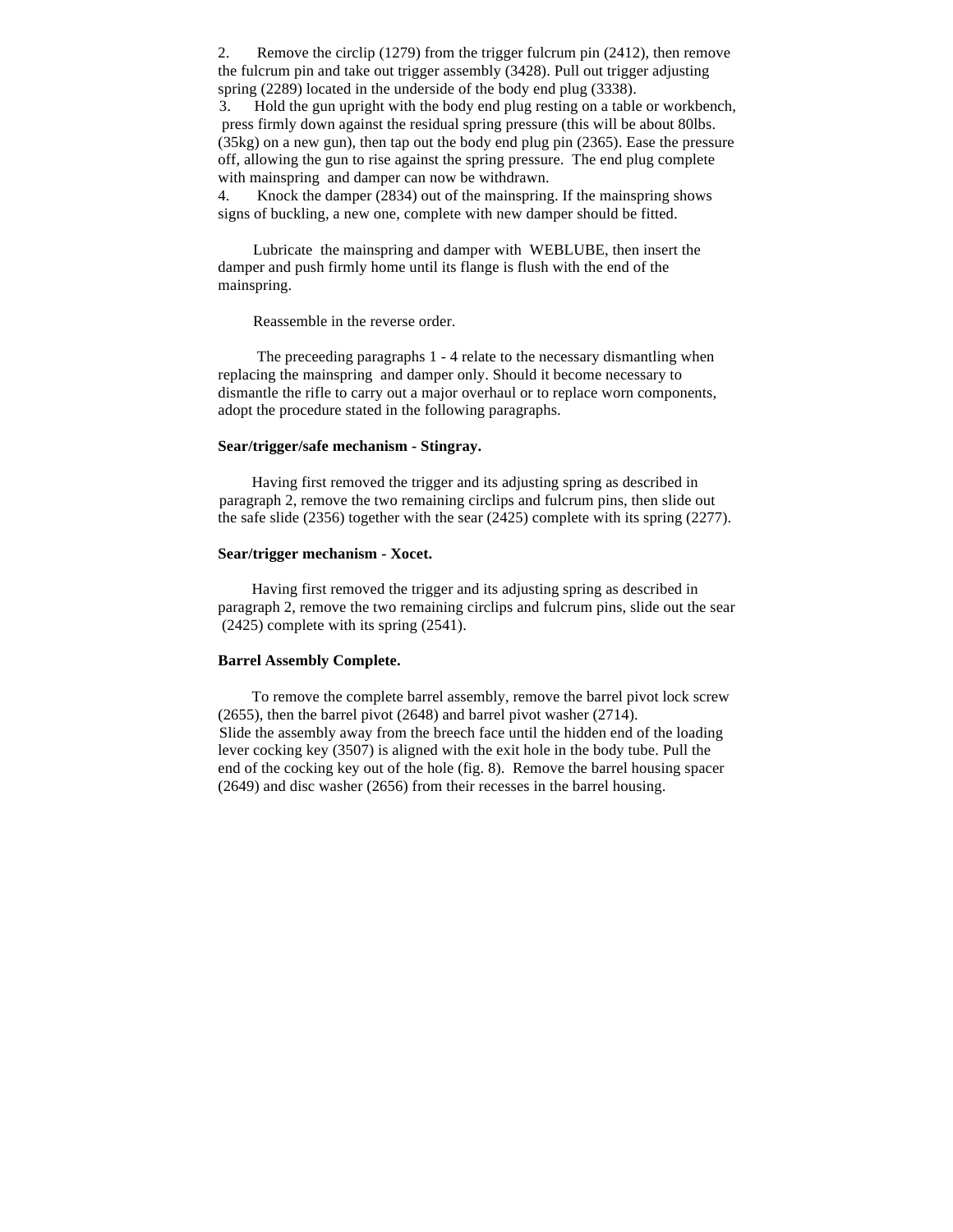

 To dismantle the loading lever from the barrel assembly, tap out the loading lever fulcrum pin (1266).

To dismantle the barrel lock mechanism, tap out the barrel locking plunger pin (2869) using a  $1/8$ " (3 mm) diameter drift (fig. 9).

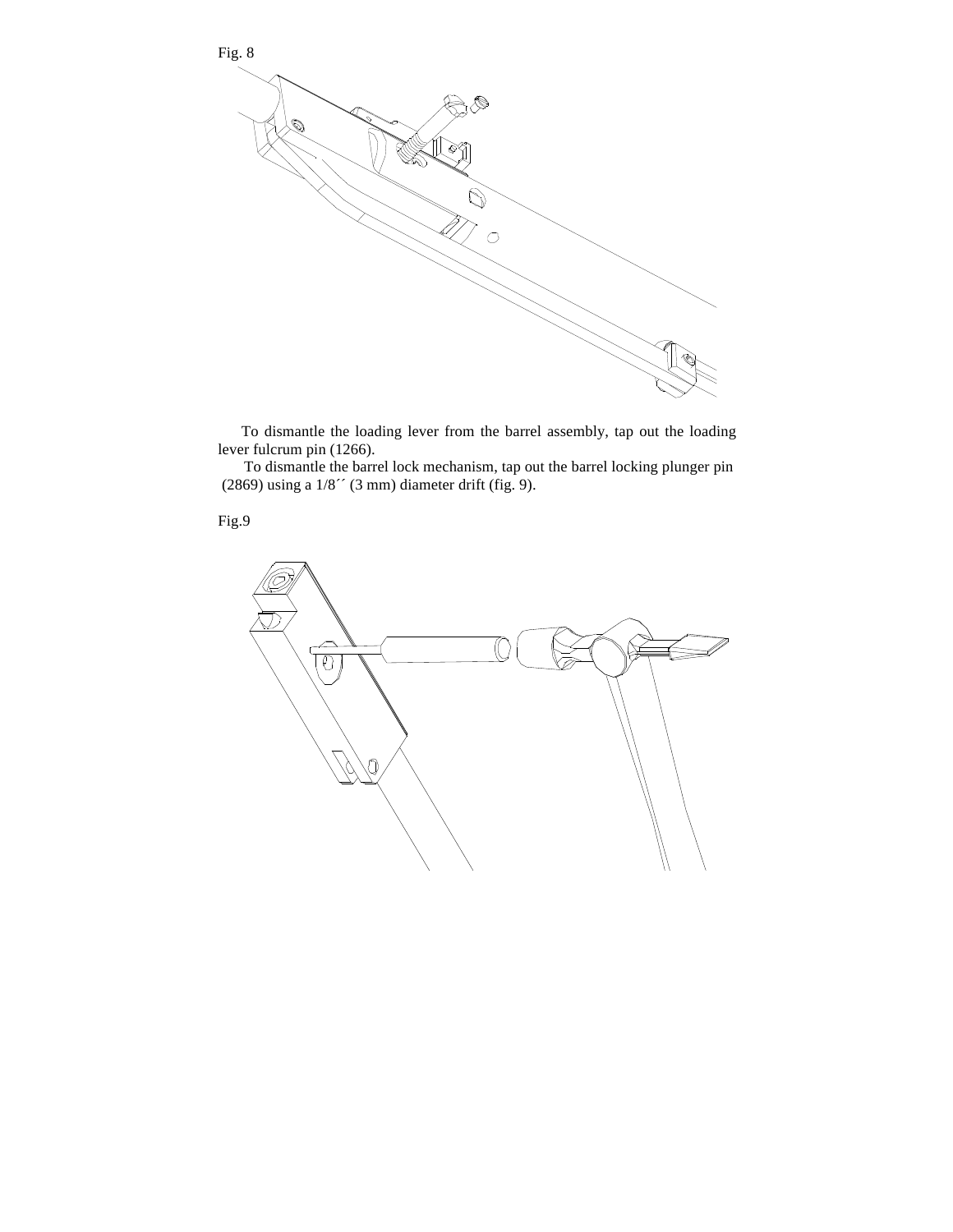Compress the barrel locking plunger spring (2990) by pushing the barrel locking plunger (2989) and withdraw the drift.

Ease the pressure off the barrel locking plunger allowing the plunger to rise against the spring pressure. The barrel locking plunger, together with the barrel locking plunger spring can now be withdrawn from the barrel housing.

When reassembling the lock mechanism it is advisable to hold the barrel housing in a vice, using soft clamps or cloth to protect its finish.

Assemble the barrel locking plunger pin approx.  $1/8'$  (3 mm) into its hole on one side of the barrel housing - the pin is a drive fit.

Refit the barrel locking plunger spring and barrel locking plunger to the barrel housing. Compress the barrel locking plunger against the spring pressure until its slot straddles the barrel locking plunger pin hole.

Push the  $1/8$ <sup> $\prime\prime$ </sup> (3 mm) diameter drift, now used as a slave peg, through the open end of the barrel locking plunger pin hole to retain the barrel locking plunger spring and barrel locking plunger in the barrel assembly.

following paragraphs which cover the remaining components and sub-assemblies. Drive the barrel locking plunger pin through until it lies centrally within its hole. This operation will push the slave peg out.

Re-assemble the loading lever to the barrel housing, then refit the barrel assembly to the body tube, in the reverse order.

#### **Piston and Seal Assembly.**

The piston and seal assembly can only be removed when the mainspring, sear/trigger mechanism and loading lever have dismantled from the body tube.

Insert a small screwdriver through the loading lever slot in the body tube, then carefully push or tap the piston towards the end of the tube taking care not to touch or damage the piston seal (3144). When sufficient piston skirt has emerged, grasp it firmly and pull it right out.

Inspect the piston seal for wear and damage - do not dismantle it from the piston unless renewal is necessary. To remove the old seal, unclip it of the piston location using a screwdriver blade as a lever, alternatively slice through its section with a sharp safety razor blade, penknife or Stanley knife.

Before fitting a new piston seal, first clean, then lubricate the location recess of the piston. Spring the new piston seal over the piston location and push it against the shoulder of the piston, the seal will then automatically into its recess. If necessary, the piston seal may be immersed in boiling water until it becomes sufficiently pliable to clip over the piston (wipe the seal dry before fitting).

Check the seal is located evenly around the piston (fig. 10).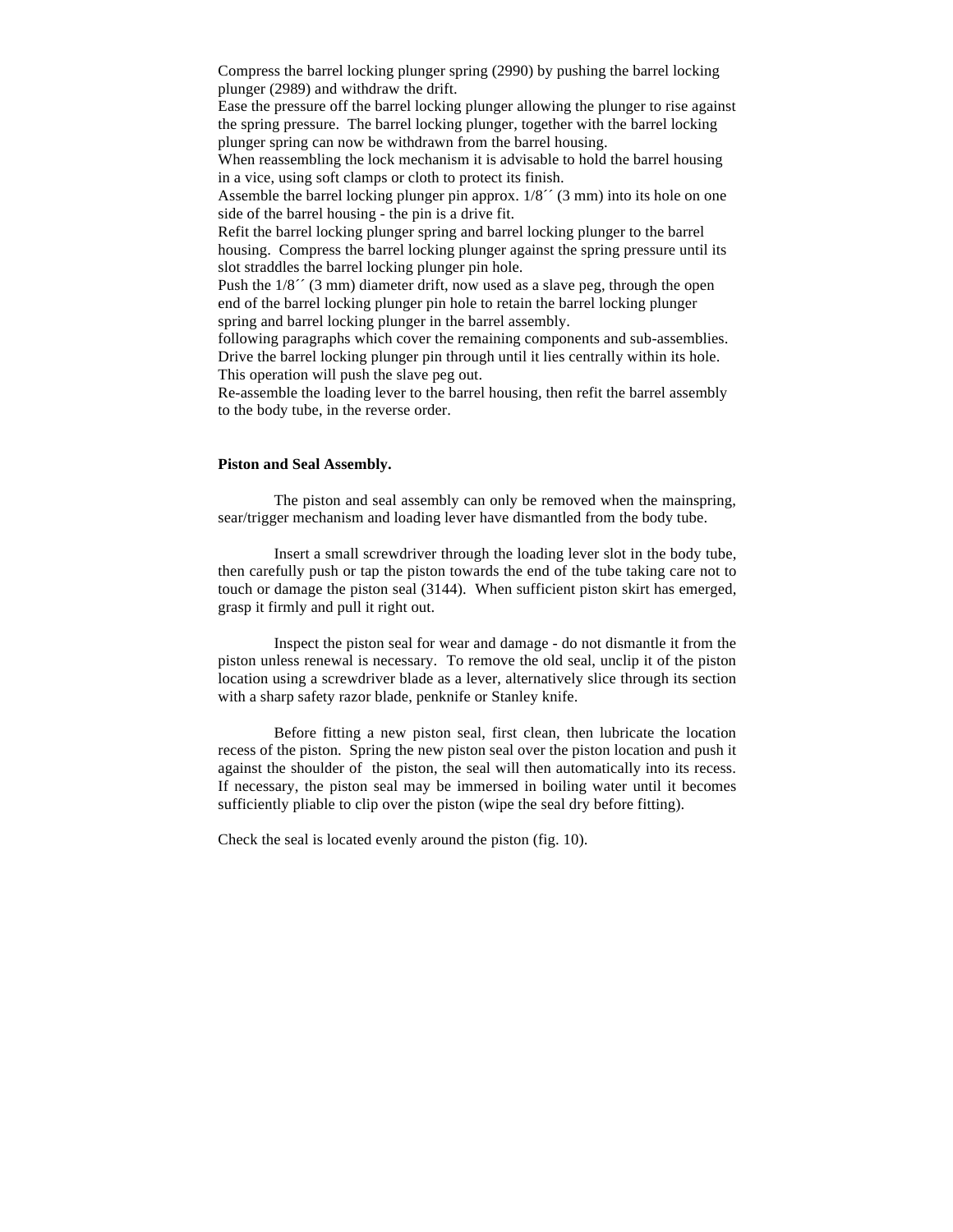

Fig.10

Oil the piston assembly, then wipe the front faces of the seal and piston dry. Clean and lightly lubricate the body tube bore - do not over lubricate.

Refit the piston assembly to the body tube assembly, ensuring their loading lever slots are aligned with one another. **Important Note.**

**The lip of the piston seal is an interference fit in the body tube. As the piston assembly is pushed down the body tube, take care not to damage the piston seal lip as it passes over body end plug pin holes, safe clearance slot, trigger mechanism slot hidden by the cage and the loading lever slot.**

To minimize the risk of damage, deflect inwardly the portion of lip exposed through the holes and slots using a blunt instrument e.g. the blade of a screwdriver (fig. 11).

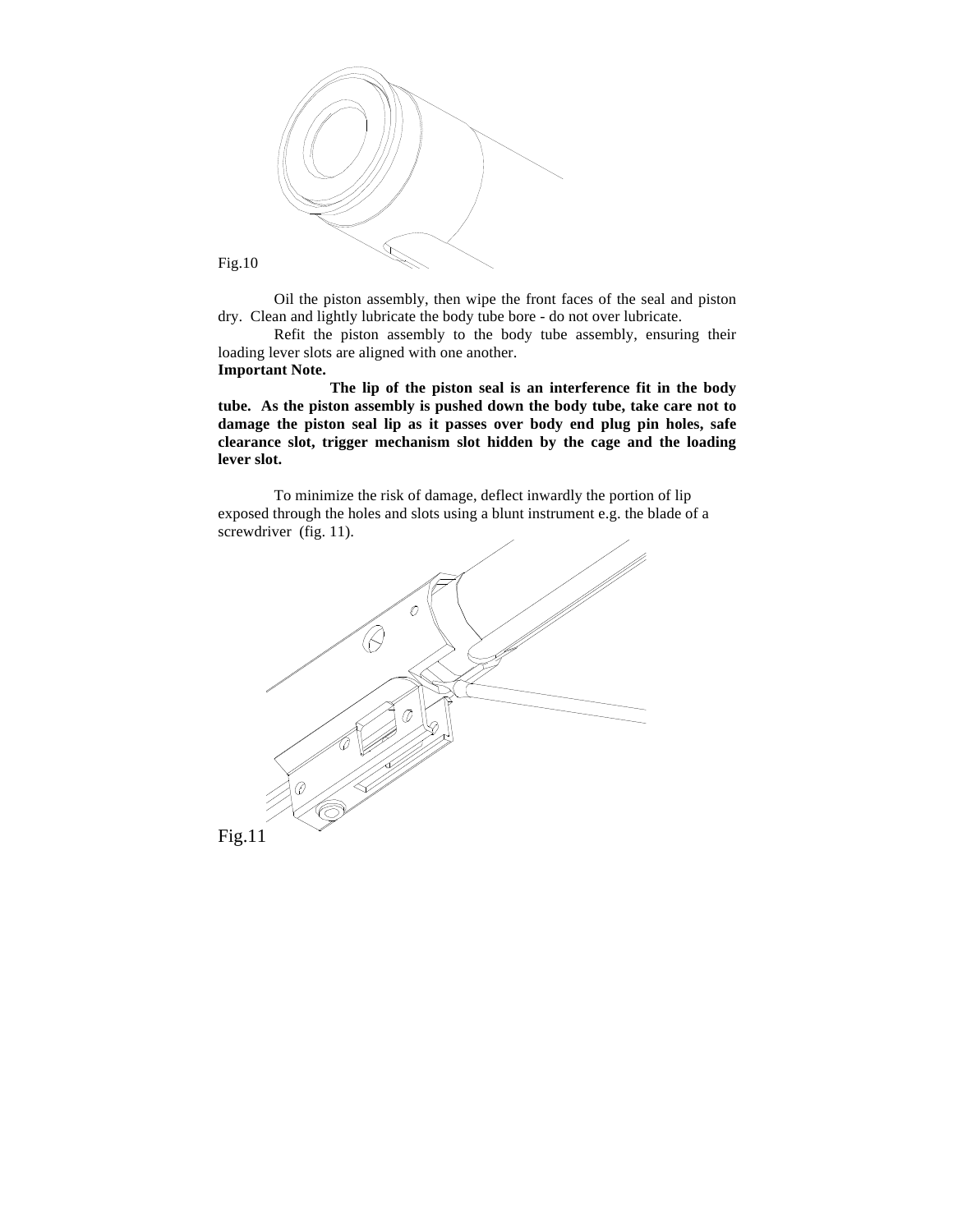## **Stingray Rearsight**

 Should it become necessary to dismantle the blade assembly which provides windage adjustment first remove the circlip (2675), then unscrew the windage screw (2643) until the windage screw detent plunger (2670) becomes visible.Further unscrewing will allow the plunger and its spring (2671) to escape take care to catch them as they emerge.

Do not forget to replace the rearsight leaf elevating spring (1599) when refitting the rearsight assembly to the action. The correct tightening torque for the fixing screws is 2lbs.ft (0.28 Kg m).

#### **REASSEMBLY.**

To avoid difficulties in correctly positioning components, reassemble in the reverse order of dismantling.

During reassembly, the following points should be adhered to, in order to achieve satisfactory performance.

## **Stingray Sear/Trigger/ Safe Mechanism.**

 To reassemble the trigger mechanism**,** place the sear on the safe slide complete with its spring, correctly located, i.e. one end inserted through the small hole in the sear, the other hooked over the safe slide (fig. 12) Feed this sub assembly

into the correct position in the housing, lining up the fulcrum hole in the sear with its mating hole in the housing, then insert the sear fulcrum pin (2412) from the left-

hand side until it just locates the sear. The sear fulcrum pin should be pushed in by

hand, under no circumstances should any of the trigger mechanism fulcrum pins be knocked or driven in.